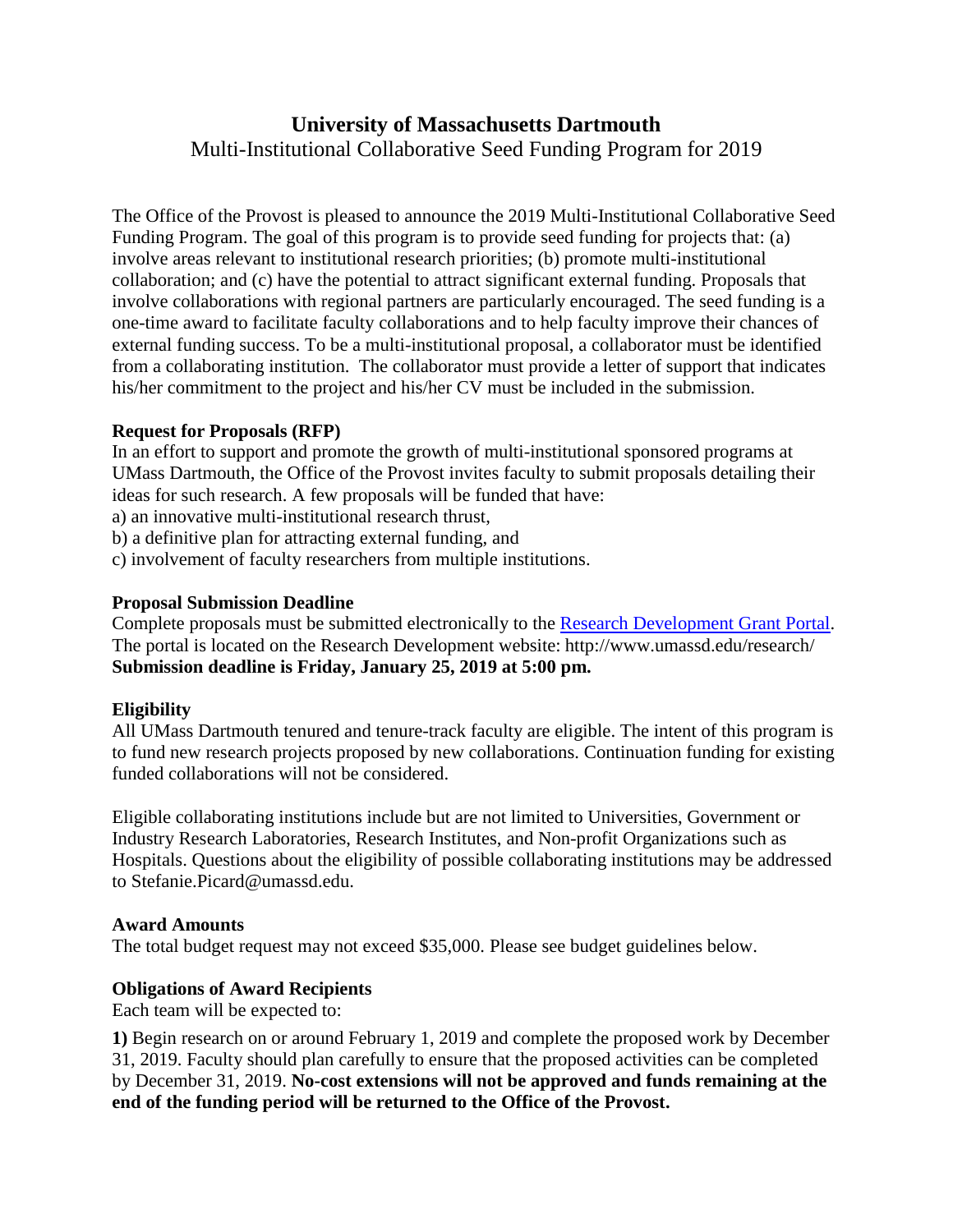**2)** Electronically submit a Research Progress Report to the Office of the Associate Provost for Research and Economic Development by January 31, 2020. PIs will be asked to provide information on grant proposals and publications in scholarly journals, including those submitted, pending, and in progress. PIs will also receive the reporting form on an annual basis for 2 additional years.

**3)** Make an oral presentation along with other teams in the Spring of 2020.

**4)** Acknowledge the support of the Office of the Provost when submitting articles for publication as a result of this award. The following statement can be used: "*This research was supported by the Seed Funding program from the Office of the Provost at the University of Massachusetts Dartmouth, USA."*

**5)** Consult the Associate Provost for Research & Economic Development prior to discussing any potential intellectual property with a company and/or outside entity.

### **Proposal Format**

- 1) **Cover Sheet**: [SPA Proposal Routing Form](http://www.umassd.edu/spa/forms/)
- 2) **Abstract: one paragraph**
- 3) **Narrative:** Not to exceed 5 pages and must include the following:
	- a) Problem Statement
	- b) Project Goals and Objectives
	- c) Project Design and Methodology
	- d) Innovativeness and Potential Impact
	- e) Research Team: Describe how the project will bring together investigators from different institutions, and whether this is a new group of collaborators or if members have worked together before. Evidence of prior collaboration, particularly in the form of joint journal publications or proposal submissions should be included and will be viewed favorably.
	- f) Future Funding Sources: Clearly state how the project will help attract new or additional research funding. List the target funding agencies and/or programs and the rationale for choosing these funding mechanisms for the proposed project. Ensure that the programs have been thoroughly researched and are good fit for the proposed research. Discussion with relevant agency/program personnel is encouraged and interactions should be noted. Include a justification of why it is appropriate to apply for intramural seed funding at this time rather than directly apply to the target agency.
	- g) Research Timeline must be detailed as to when expenses will be incurred and include timeline for expected submission of proposals.
	- h) Budget (Tentative budget not to exceed \$35,000): PIs are encouraged to discuss the budget with chairs and deans. If the department and/or college is going to provide some support, please state. Hiring of undergraduate or graduate students is highly encouraged. Stipends for faculty at collaborating institutions and UMass Dartmouth post-doctoral associates are not supported. Travel for the PI to meet with program officers at external agencies to discuss funding opportunities is supported. Travel to conferences/workshops is not supported. Travel for collaborators to visit UMass Dartmouth is supported. Travel for PIs and/or UMassD graduate students to travel to collaborating institutions is supported.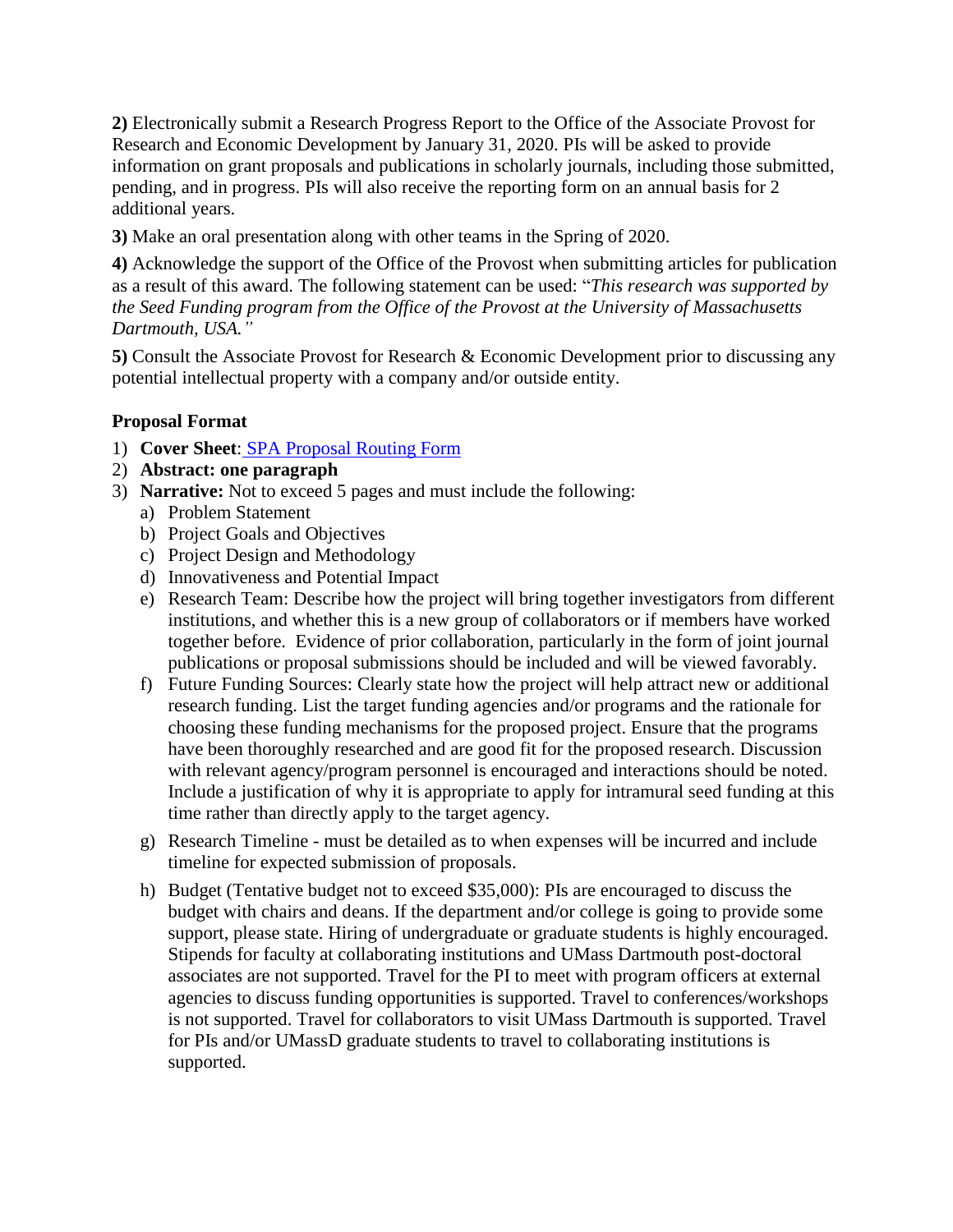- i) Budget Justification: Justify all expenses and clearly outline each individual's role in the project. Requests for equipment, supplies, and services should be outlined in detail. Requests for items over \$500 must include a quote/estimate from the vendor. Seed Funding Program funds are not intended for large equipment purchases.
- j) Grants: Include a list of current and pending grants including the agency, amount requested, and the project period. Please state if no current or pending grant applications.
- 4) **Curriculum Vitae for the PI and the Collaborator(s):** (*Maximum of two pages, does not count toward page limit)*. Include a CV for each PI that highlights work and publications relevant to this proposal.
- 5) **Intellectual Property Agreement:** If a project is selected for funding, the project team must consult with the Associate Provost for Research & Economic Development to determine if an intellectual property agreement should be developed. The agreement must be in place prior to beginning the project. Nothing need be included about this at the proposal stage.

### **Review Criteria**

# a) **Team Qualifications: 25 points**

- Does the research project entail a new collaboration in the context of the Seed Funding Program?
- Does the proposed project have an innovative thrust and does it involve faculty researchers from multiple institutions?
- Does the team bring complementary and integrated expertise to the project?
- Are the investigators appropriately trained and well suited to carry out the work?

# b) **Problem Description: 10 points**

- Does the study address an important problem?
- If the project goals are achieved, how will knowledge be advanced?

# c) **Innovativeness and Potential Impact: 10 points**

- What will be the effect of the study on the concepts, methods and technologies that drive this field?
- Are the theories, approaches, etc. novel to one field or novel in the broader sense?
- d) **Project Design and Methodology: 15 points**
	- Are the conceptual framework, design, methods, and analyses adequately developed, well integrated, well-reasoned and appropriate to the goals of the project?

# e) **Success Prospect/Environment: 10 points**

- Does the environment in which the work will be done contribute to the probability of success?
- Do the proposed study benefit from unique features of the academic environment, subject populations or other regional resources?

# f) **Budget Reasonable: 5 points**

- Is the budget reasonable?
- Does the proposal bring additional or matching resources?

# g) **Funding Prospect: 25 points**

- What is the likelihood that this study will lead to attracting external funding?
- Is there a definitive plan for attracting new research dollars from extramural sources to continue the work?